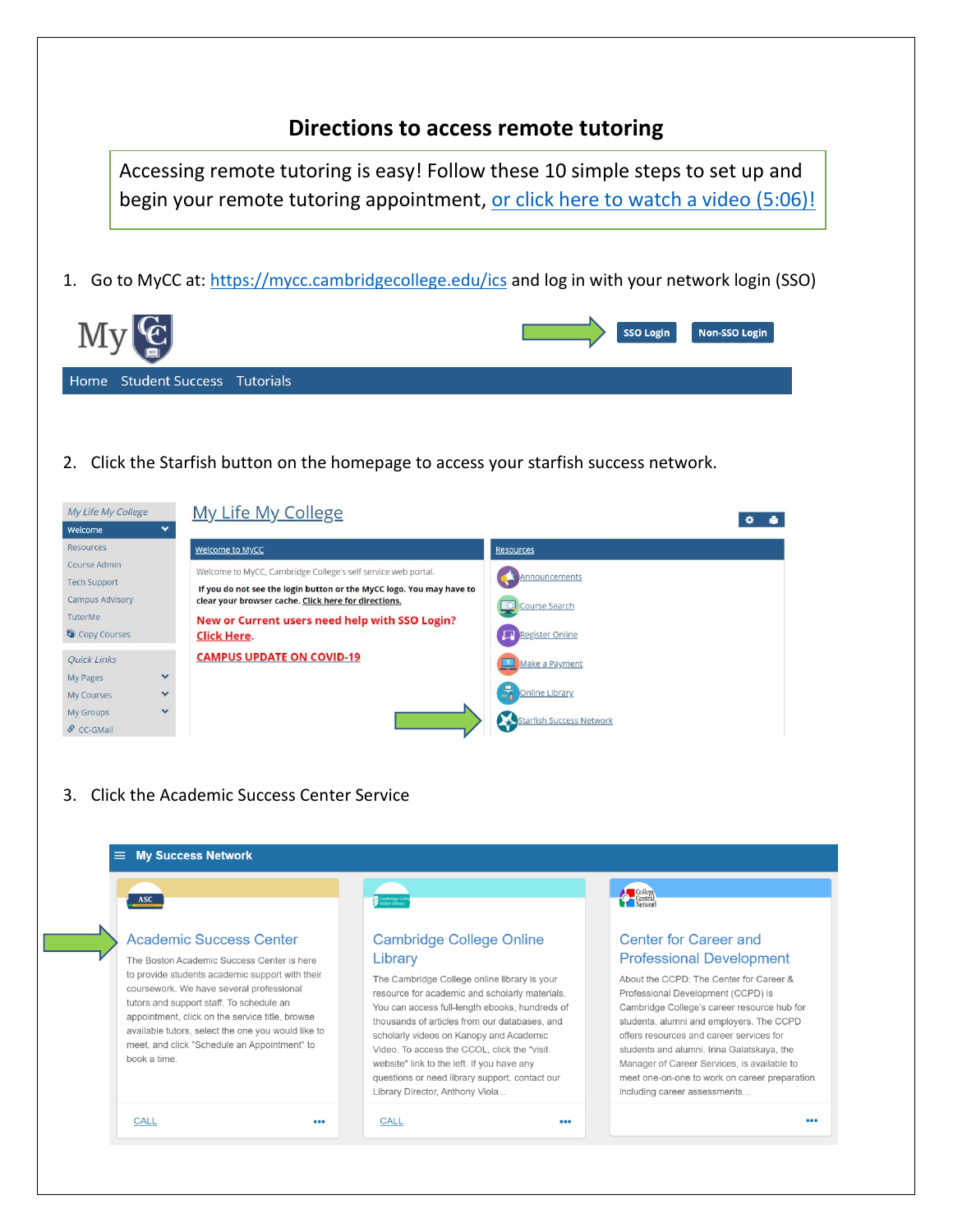4. Select the tutor you want to visit and click his or her name. You can see their areas of expertise and general hours under their names.

| Hours                                                                                | <b>Team Members</b>                                                                              |             |
|--------------------------------------------------------------------------------------|--------------------------------------------------------------------------------------------------|-------------|
| 10:00am-9:00pm varies by day                                                         | <b>Youssef Asni</b>                                                                              |             |
| Contact<br>Send an email                                                             | Accounting/Excel Tutor (Tu 5:15-9:00 & Wed 5:15-9:00)                                            |             |
| Call (617)-873-0499                                                                  | Gilda Bruckman                                                                                   |             |
| <b>Visit website</b>                                                                 | Writing Tutor (Tu/Th 3-9, W 3-5:15, F 12-4:30)                                                   |             |
| Location                                                                             | <b>Rachel Cuniberti</b><br>Writing Tutor (W 3:00-7:30)                                           |             |
| In Boston, rooms 1321-1323 & 1406                                                    |                                                                                                  |             |
| Click "Schedule an appointment"                                                      |                                                                                                  |             |
|                                                                                      | This Week's Office Hours                                                                         |             |
| <b>SCHEDULE APPOINTMENT</b>                                                          | Online Tutor: Tuesday & Wednesday 5:15 - 9:00 PM                                                 |             |
| Contact                                                                              |                                                                                                  |             |
|                                                                                      |                                                                                                  |             |
|                                                                                      |                                                                                                  |             |
| to work on. In this case "Excel."                                                    | 6. Click the appointment type. In this example "Accounting Appointment" and select what you need |             |
|                                                                                      |                                                                                                  |             |
|                                                                                      |                                                                                                  |             |
|                                                                                      |                                                                                                  |             |
| What do you need help with?<br><b>Accounting Appointment</b>                         |                                                                                                  |             |
| $\bigcirc$ Accounting                                                                | <b>K</b> Excel                                                                                   |             |
|                                                                                      |                                                                                                  |             |
|                                                                                      |                                                                                                  |             |
| 03-21-2020<br>$\rightarrow$<br>03-31-2020                                            | Show:<br>All session types<br>$\check{}$                                                         |             |
|                                                                                      | Tuesday, March 24                                                                                | 5 available |
| <b>March 2020</b><br>$\rightarrow$<br>$\leftarrow$                                   | $\circ$ 5:15 pm - 6:00 pm                                                                        | 45m         |
| We<br>Th<br>Fr<br>Su<br>Mo<br>Tu<br>Sa<br>5<br>6<br>2<br>3<br>4<br>$\tau$            | Meet by ZOOM                                                                                     |             |
| 10<br>$11 -$<br>12<br>13<br>8<br>9<br>14                                             |                                                                                                  |             |
| 17 18 19 20<br>16<br>21<br>15                                                        | 6:00 pm - 6:45 pm<br>Meet by ZOOM                                                                | 45m         |
| Select a day and time and click "continue"<br>22<br>23<br>24<br>25<br>26<br>27<br>28 |                                                                                                  |             |
| 29<br>$30\,$<br>31                                                                   | 6:45 pm - 7:30 pm<br>Meet by ZOOM                                                                | 45m         |